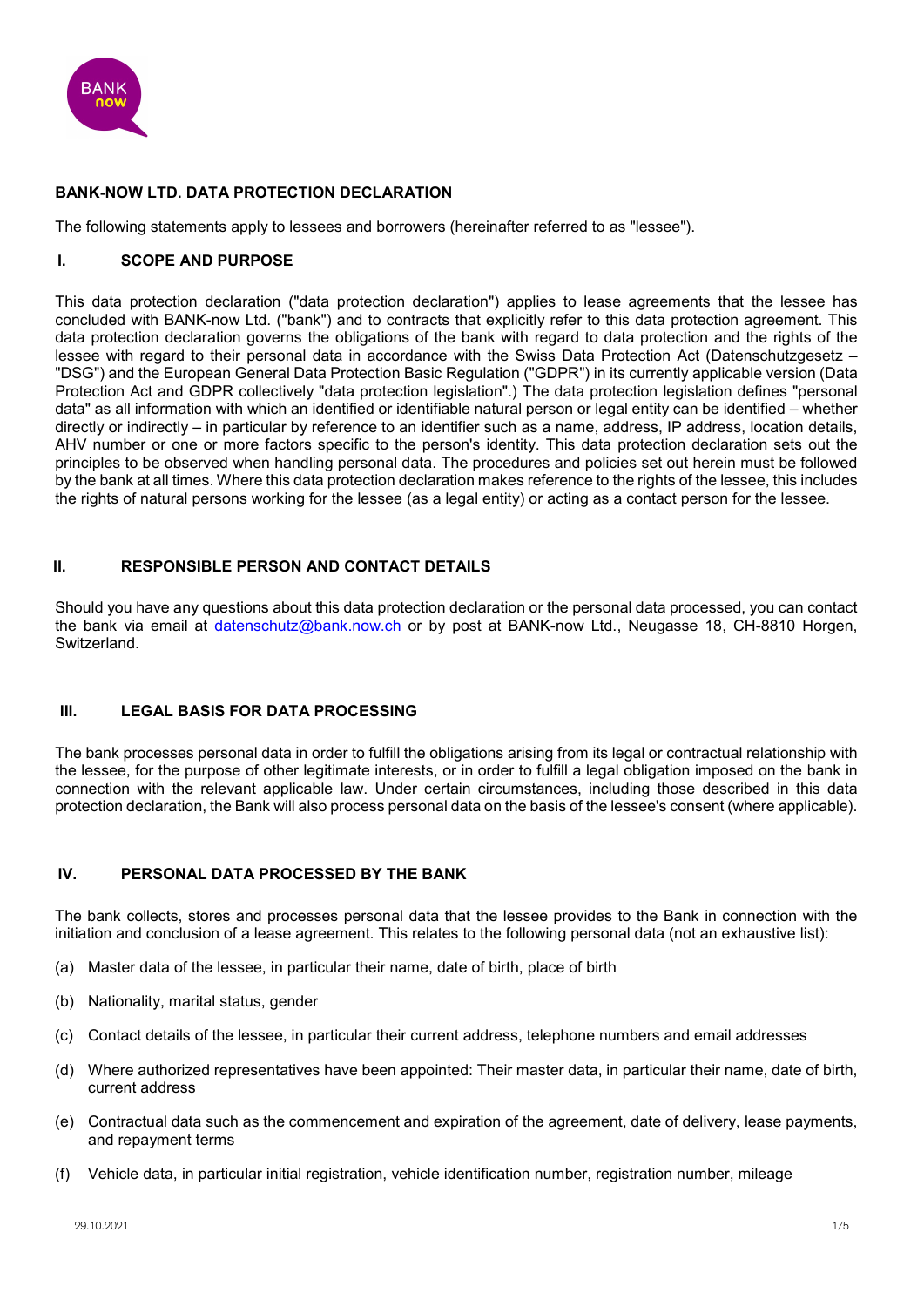- (g) Bank account details, e.g. IBAN number, BIC, bank details
- (h) Earning capacity and financial circumstances in the form of the bank references and selfcertification, in particular proof of income, income disclosures, additional incomes, installment payment obligations, household expenses, savings, securities, life insurance value, value of real estate ownership
- (i) Data contained in the identity card or other forms of identification presented
- (j) Any other data related to the fulfillment of the respective business relationship
- (k) All other data from written correspondence and communication (whether by post, electronically or by telephone).

Furthermore, the bank processes personal data permissibly obtained by the bank from affiliates of the bank, Credit Suisse Group, and from other third parties (e.g. data from credit reporting agencies), insofar as this is necessary for the initiation and/or fulfillment of the lease agreement or if the lessee has provided their consent. The bank processes personal data from sources accessible to the public (e.g. public authorities, internet) only insofar as this is legally permissible; for example, where this is necessary for the provision of services or where the lessee has provided their consent.

## **V. FORM OF PERSONAL DATA COLLECTION**

In principle, the bank may collect personal data if the lessee performs one of the following actions:

- (a) The lessee submits forms or applications to the bank.
- (b) The lessee submits inquiries/requests to the bank.
- (c) The lessee uses the bank's services and in so doing provides personal data.
- (d) The lessee asks to be included in an email or added to a mailing list.
- (e) The lessee responds to a request from the bank.
- (f) The lessee provides personal data to the bank for other reasons.

### **VI. DATA PROTECTION PRINCIPLES**

The purpose of this data protection declaration is to ensure compliance with data protection legislation. Data protection legislation sets out the principles to be observed by anyone who comes into contact with personal data. In accordance with these principles, all personal data must meet the following criteria:

- (a) It must be processed legally and fairly and in a manner that is transparent to the lessee.
- (b) It must be collected for specific, explicit and lawful purposes and not further processed in a manner that is incompatible with those purposes.
- (c) It must be appropriate and significant with respect to its purpose and limited to the extent necessary for the purposes of processing.
- (d) It must be factually accurate and, where necessary, kept up to date; all appropriate measures must be taken to ensure that personal data that is inaccurate with respect to the purposes of processing is immediately erased or rectified.
- (e) It must be stored in a form that does not require identification of the lessee for longer than is necessary to fulfill the purposes for which the personal data is being processed. Personal data may be stored for longer periods of time if the personal data is processed solely for archiving purposes undertaken in the public interest, for scientific or historical research purposes, or for statistical purposes, and provided that the appropriate technical and organizational measures, as provided for in the data protection legislation, are taken in order to safeguard the rights and freedoms of the lessee (natural persons).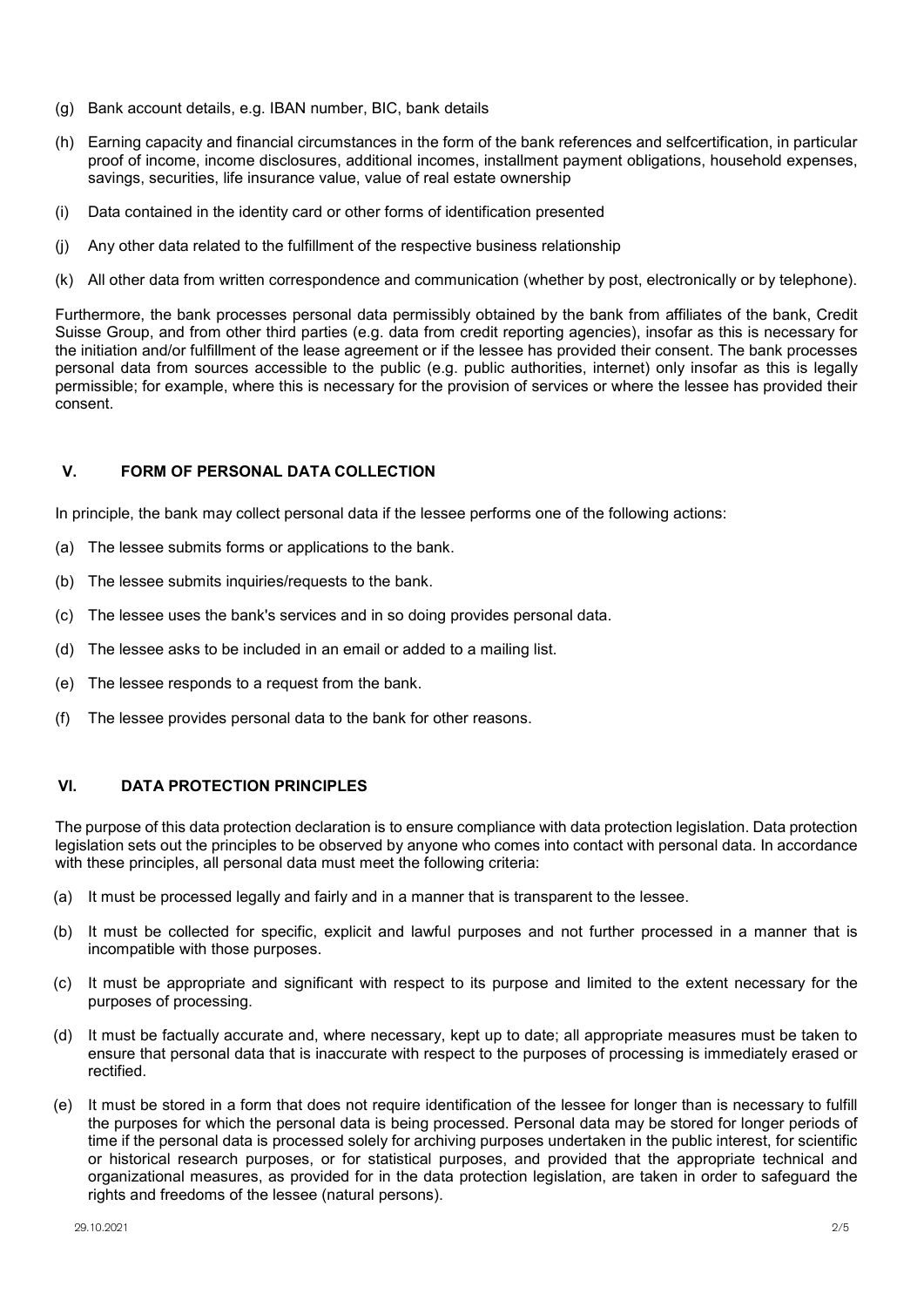(f) It must be processed in such a way that ensures adequate security of personal data – including protection against unauthorized or unlawful processing and against accidental loss, destruction, or damage – through the implementation of appropriate technical or organizational measures.

## **VII. DATA PROTECTION IMPACT ASSESSMENT**

The bank will carry out a data protection impact assessment if and insofar as this is required by data protection legislation.

### **VIII. PROFILING**

The lessee acknowledges and agrees that the Bank may use automated processing methods in order to make decisions (including profiling).

### **IX. RIGHTS OF THE LESSEE**

The lessee has the following rights under data protection legislation:

- (a) Right of access: The right to be informed about how personal data is collected and used by the bank.
- (b) Right to rectification of incorrect data: The right to rectification if personal data held by the Bank in relation to the lessee is incorrect or incomplete.
- (c) Right to erasure: The right to request that the bank erase all personal data held by the bank in relation to the lessee.
- (d) Right to restrict processing: The right to restrict processing of personal data.
- (e) Right to data portability: The right to receive a copy of the personal data for further use by another controller. (f) Right to object: The right to object to the processing of personal data by the bank.
- (g) Automated processing: Rights related to automated decision-making and profiling.

### **X. TECHNICAL AND ORGANIZATIONAL MEASURES RELATING TO DATA PROTECTION**

The bank will ensure that appropriate measures – be they technical (e.g. use of passwords, encryption of sensitive personal data, regular backups, utilization of secure networks, etc.) or organizational (e.g. access only as required; signing of privacy statements by individuals, etc.) – are applied and implemented by all of its employees, representatives, contractors, and other persons processing personal data on behalf of the bank.

## **XI. FORWARDING OF PERSONAL DATA TO THIRD PARTIES**

The bank may share the lessee's personal data with third parties if the lessee has provided their consent to this, if the bank is authorized or obligated to carry out said data transfer on the basis of legal provisions and/or official or court orders, or if said data transfer is necessary for the settlement of the lease agreement or otherwise lies within the scope of legitimate interests of the bank or a contracting party of the bank. In this regard, the Bank draws attention to the following data transfers:

#### Data transfer to Credit Suisse group companies

The bank may transfer the lessee's personal data to group companies of Credit Suisse for the purposes of processing, settlement and execution of the lease agreement.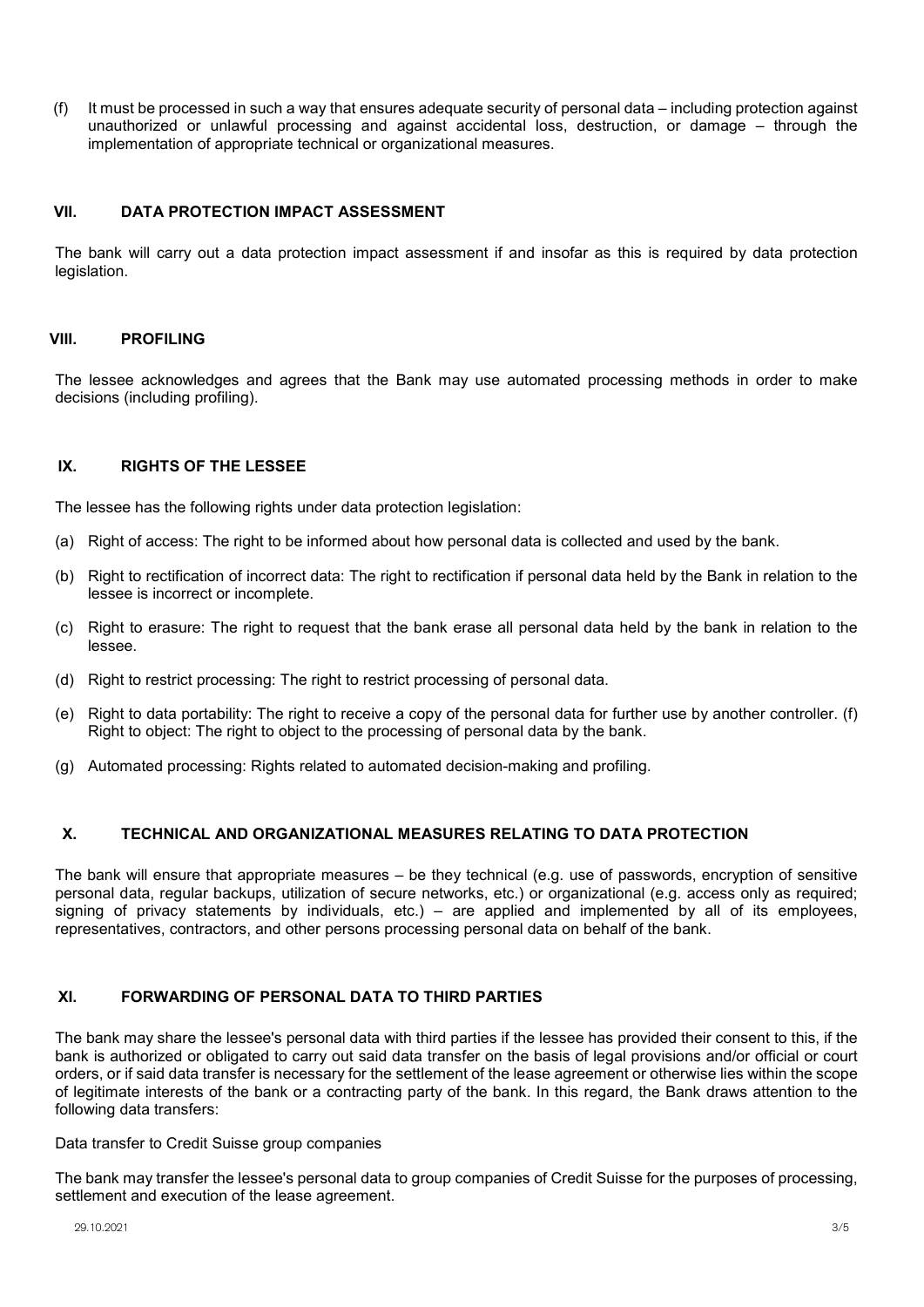#### Data transfer to service providers that process order data

The bank may use service providers that process order data (e.g. IT service providers, accountants, etc.) in order to provide its services. Personal data is transferred to these service providers in compliance with the requirements of data protection legislation. Service providers commissioned by the bank to process order data, who are permitted to process the personal data only for the bank and not for their own purposes, are obligated to comply with the strict standards of the bank.

Data transfer to suppliers and/or logistics companies

The bank may transfer personal data, in particular first and last name, address, lessee number, agreement number (if applicable), purchase price of the vehicle, vehicle identification number, and the lease agreement number, to suppliers and/or logistics companies, upon manufacture or delivery of the agreed equipment and/or vehicle. The suppliers use the personal data primarily for the identification and allocation of equipment ordered for the vehicle.

Data transfer to importers, manufacturers, traders/suppliers or branches

Upon conclusion of the lease agreement, the bank will send a notification regarding the conclusion of the lease agreement, including information about the vehicle and the lessee to the importer, Mazda Suisse SA ("Mazda") or a Mazda group company (if applicable). The bank also sends this data to an authorized trader or to one of the branches where the vehicle is available for collection.

The bank may provide Mazda and the trader (supplier) with all personal data in the bank's receipt in relation to the lessee and will, in particular, provide Mazda with information about the leased asset (such as the vehicle identification number, mileage, model, and trader through which it was supplied) and the financing plan entered into by the lessee (such as the date of payment, the commencement and expiration of the agreement, any PPI, and the sale price) so that Mazda can verify and reconcile the payment amounts as well as monitor and manage the relationship with the bank. Mazda processes personal data for these purposes based on its legitimate interests.

If a lessee has provided their consent, the bank will transfer personal data relating to the lessee such as their name, contact details, date of birth, and marital status, along with information about the leased asset (such as vehicle identification number, mileage, model, and the trader through which the vehicle was supplied) and the financial plan entered into by the lessee (such as the date of payment, commencement and expiration of the agreement, and the sale price) to Mazda and the trader (supplier) through which the vehicle was supplied. This personal data will be used by Mazda and the trader for the purpose of marketing products and services offered by Mazda and its group companies; this includes, but is not limited to, loyalty and renewal campaigns, as well as marketing analytics and low level profiling conducted before and after a campaign. Where personal data is provided to Mazda, Mazda will treat it in accordance with its Privacy Policy, which is available on the Mazda website, (URL: https://fr.mazda.ch/protectiondes-donnees/ and https://de.mazda.ch/datenschutzbestimmungen/) and may share it with third parties, including group companies, professional consultants (e.g. auditors), and suppliers. Some of these recipients will be located outside Switzerland or the European Economic Area ("EEA"), India and Russia.

Where Mazda transfers personal data outside the EEA, i.e. India and Russia, it will take reasonable precautions, in accordance with its legal obligations, to ensure that the personal data is adequately protected, regardless of the country to which it is transferred. Said precautions may include the instruments referred to in paragraph XII below.

# **XII. TRANSFER OF PERSONAL DATA TO A COUNTRY OUTSIDE THE EEA**

As a rule, the lessee's personal data is processed and stored within Switzerland or the EEA. Personal data will only be transferred to a country outside the EEA, India and Russia, if contractual clauses (e.g. EU standard contractual clauses, the Swiss Transborder Data Flow Agreement, and other guarantees that comply with data protection legislation) are in place. If the lessee would like to know more about how their personal data is protected in the event of transfer outside of the EEA, please contact the bank at [datenschutz@bank.now.ch.](mailto:datenschutz@bank-now.ch) The lessee acknowledges that third parties may also transfer personal data to a country outside the EEA and process the data in said country in accordance with section XI above.